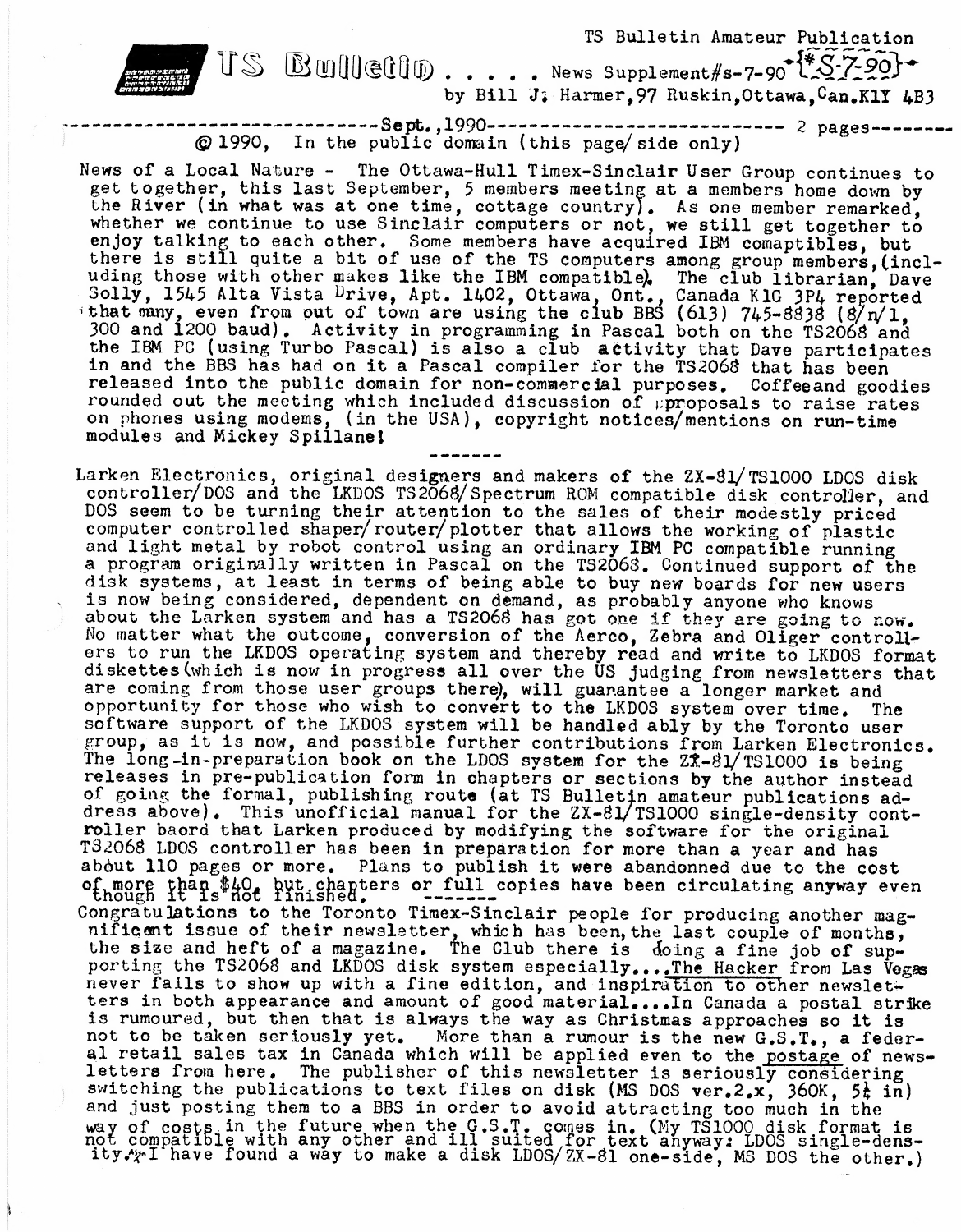## (Further to p.2)Useful Sinclair Programmer Notes (On Telephone Nos.)

In the column "Amateur Programmers' Line" for this issue, mention was made of programming with primitives and simple building block algorithms made as the result of such work. Below is a short listing of one version of a ZX-8l/fS1000 program to test a way of compressing the RAM storage space that a 7-digit telephone number requires in a database.

de la comments<br>  $\frac{1}{1}$  REM  $\frac{1}{1}$  Comments (Here is where we will POKE the telephone no. into, starting at I6514 in the ZX-81/TS1000, fixed position.) 5 REM Telephone numbers storage  $proj_{*}$ 10 POKE 16525,184 20 POKE 16524,227 30 POKE 16523,8 40 REM This up to here will POKE the tel. no. into RAM 50 PRINT "TEL.NO. "j put last <sup>3</sup> digits in RAM put middle <sup>3</sup> digits in RAM put first digit of no. in RAM 60 FOR  $X=3$  TO  $\emptyset$  STEP -1 80 PRINT PEEK(16525-X); 90 NEXT X 99 STOP This steps 3,2,1,0 -backwards Print on screen the TEL. No. (from RAM)

STOP at end of demo. ON NOTE: THIS IS ONLY A FIRST TEST! (IS NOT WIABLE IN A PROGRAM YET! JEE TEXT!) This will store any seven digit telephone number in 3 bytes of RAM, except (can you see the exceptions...?...think!) The exceptions would be for example<br>a byte with leading zeros, including 822-1000 800-4001 The pregram also with leading zeros, including 822-1000, 800-1001. The program also does not put in the  $\overline{n}-\overline{n}$  at the appropriate place. One way to solve the leading zero problem would be to assign certain reserved codes for double zeros, but the problems are not too easy to surmount without variable length fields (allowed RAM bytes) for the telephone number. Anyway, theoretically 3 bytes is better than 7 for using the standard alphanumeric code (similar to ASCI in the ZX-81) one byte for each digit-even if you have to add another byte or two to get the case of leading zeros into your algorithm. Another number that would not fit in 3 bytes but would require only  $4$ -bytes to finalize would be 826-6257 since It would normally be broken down into <sup>8</sup>, <sup>266</sup> (too high <sup>a</sup> number for the <sup>255</sup> limit of one-byte), and <sup>257</sup> (also too high for the <sup>255</sup> limit of one byte). It That of one-byte), and  $25$  (also too high for the 255 limit of one byte). I<br>would have to be broken up into 8, 26, 62, 57 and so require 4 >bytes of RAM.

That leads to thought of other ways of handling it. The simplest way numeric-<br>That leads to thought of other ways of handling it. The simplest way numerically and for your conversion routines would be to allow for variable length fields. This would normally create big problems with a database. It also might waste an extra byte or two. An end-of-field byte marker would of course have to which an excite byce of two. An eng-of-liefd byte marker would of course have to<br>be a different number (of the  $\emptyset$  to 255 that it is possible to store in one byte) than would ever occur as a code. If only one telephone number per record (for example, a person, member of a club in a club membership database), is used and person, a person, member of a club in a club membership database, is used and<br>there are other variable length fields, marked in ingenious ways for endings, or encre are coner variable length fields, marked in ingenious ways for endings,<br>length, placing the telephone number at the end of the record would allow its end to be marked by the record end marker. So we may have to reserve two codes not one to never use for the tel.no. bytes, end-of-no. (253) and end-of-rec. (254).

This is starting more and more to look like a typical coding problem, that of inventing a new code that will streamline computer operations, reduce even the space required to store data in RAM, and of course cover all possibilities in a logically consistent manner. The zero case is one problem. Perhaps it could be handled by not being greedy to get that extra digit (under  $255$ )<sup>xq</sup>in and settling for 2 digits per byte, with  $\emptyset$  coded as one zero and 200 coded as two zeros, the 2 being wiped out by the translation or display algorithm. 100 could<br>remain as three digits, 1-00.

What if there is no phone number given or available? How about a code other than  $000-0000$  for that? In other words, an error code, non-exist code or a mathematically conceived empty set. (null set) member code? These possbilities for coding "nothing" are often overlooked in coding design. We could assign 252 as this code for this system, where legitimate codes beyond <sup>200</sup> (or <sup>252</sup> to push it to the maximum ) would not print or be interpreted as phone numbers. Then there are long distance numbers, ...